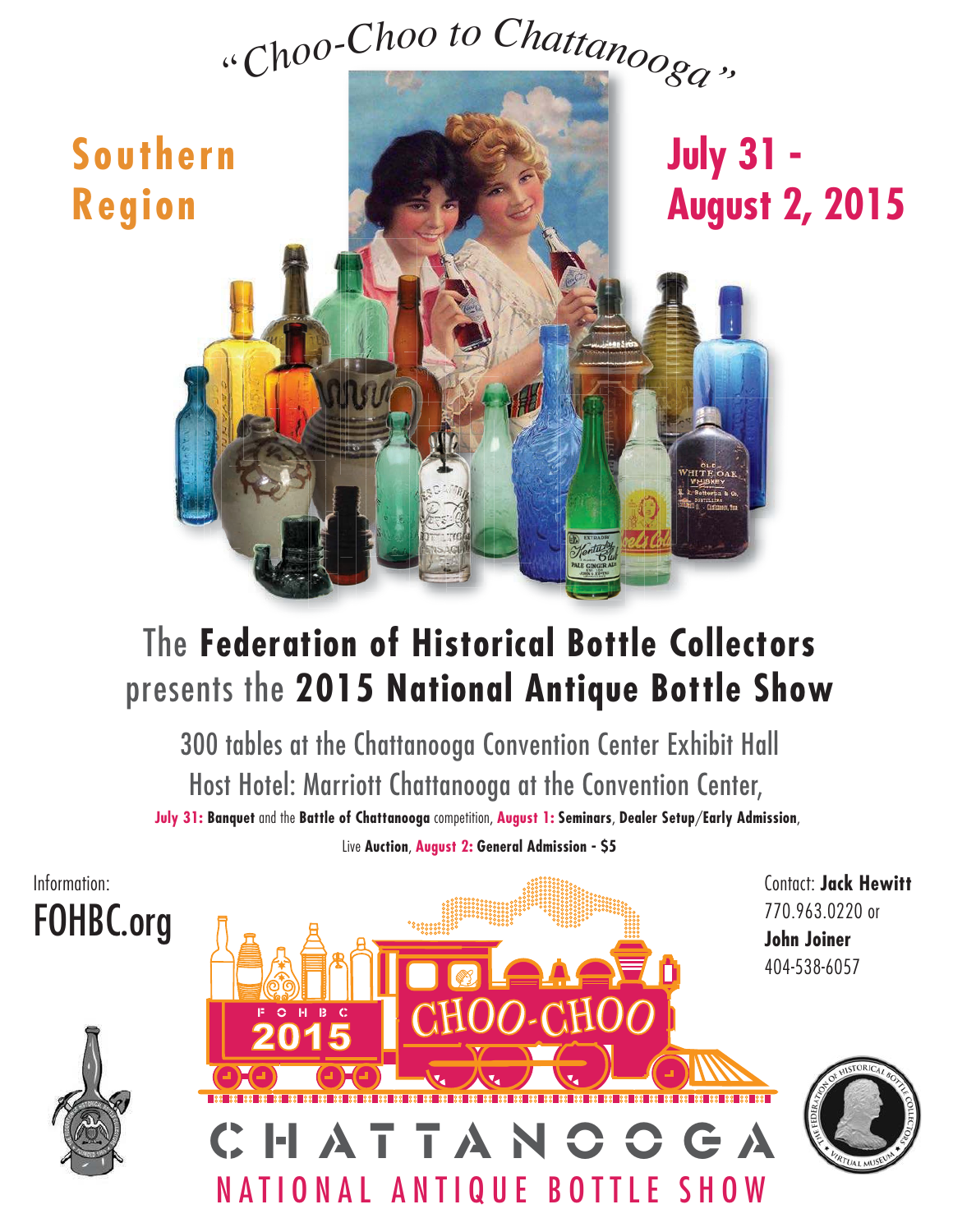

### **July 31 - August 2, 2015 • Chattanooga, Tennessee**

#### **Events and General Information**

The Southern Region of the Federation of Historical Bottle Collectors would like to extend to you a warm welcome to our **2015 FOHBC National Antique Bottle Show**.

#### **Chattanooga Convention Center Exhibit Hall**

The event will be held in heart of downtown Chattanooga at the Chattanooga Convention Center, 1150 Carter Street, Chattanooga, Tennessee 37401

#### **Host Hotel**

The host hotel will be the Marriott Chattanooga at the Convention Center, Two Carter Plaza, Chattanooga, TN 37402, 423-756-0002, Show Rate: \$110 (until room block sells out), Overnight Parking \$10, \$15 Airport Shuttle. Rooms available at \$199 after room block is taken.

Complimentary shuttle service to downtown Chattanooga 5:00 am - 11:00 pm

#### **Support Hotel**

65 suites on Friday and Saturday nights and 10 suites on Thursday and Sunday nights have been reserved at the Staybridge Suites Downtown Chattanooga which is also connected to the Chattanooga Convention Center. The Studios (1 Queen Bed/1 Queen Sleeper Sofa) will be \$109 per night, plus taxes; the One-Bedroom Suites (1 King Bed/1 Queen Sleeper Sofa or 2 Full Beds/1 Queen Sleeper Sofa @ \$119 per night, plus taxes. Overnight parking is \$3.00 per day. 1300 Carter Street, Chattanooga, Tennessee, 423-267-0900.

#### **FOHBC General Membership Meeting Breakfast**

The FOHBC General Membership Meeting Breakfast will take place on Saturday morning, August 1st from 7:00 am - 8:30 am at the Marriott Plaza Room C. The breakfast is complimentary to current FOHBC members,

#### **The Banquet**

The Banquet will be held at the Marriott on Friday, July 31st. You do not have to be an FOHBC member to attend. A cash bar will be available for sodas and/or alcoholic beverages. The cost of the banquet will be \$35 per person. Reservations will be available on a first come basis. Tom Hicks, renowned "Southern Bottle Story Teller", will be our guest speaker. Awards will be presented to our annual club winners who have earned special recognition in the past year.

There will be a special prize drawing for a \$100 gift certificate to be spent at the show.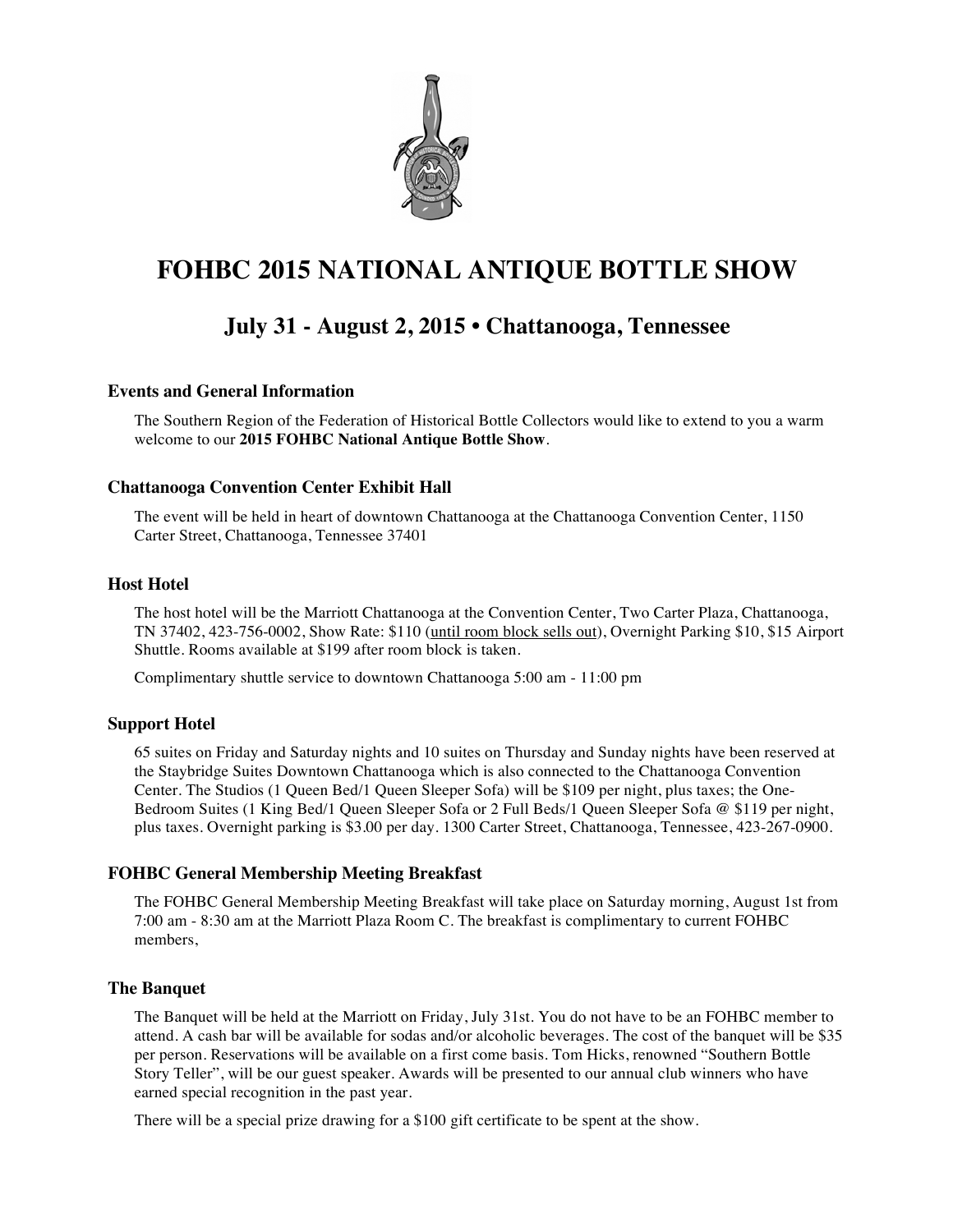July 31 - August 2, 2015 • Chattanooga, Tennessee

The "Battle of Chattanooga" bottle competition will begin immediately following the Banquet.

#### **"Battle of Chattanooga" Bottle Competition**

The "Battle of Chattnooga" bottle compitition will be held at the Marriott on Friday, July 31<sup>st</sup> after the banquet in Plaza Room C. There will be three categories. Each category will have three judges. The categories are:

- 1. Colored Sodas
- 2. Sauces (peppersauce, ketchup, durkees, oyster, etc.)
- 3. Best Bottle South of the Mason Dixon Line

Security will be provided.

For additional information contact: Mike Newman, phone: 706.829.8060, e-mail: *theNewm@aol.com*.

#### **Seminars**

Six seminars will be presented by prominent collectors on various collecting topics in the Marriott Hotel in Plaza Rooms A & B. They will take place on Saturday morning, August 1st from 9:00 am until 12:00 noon. The seminars will be:

- 1. *The History of Jack Daniel Whiskey* Mike Northcutt
- 2. *Edgefield Pottery and their Potters* Jim Witkowski
- 3. *Charleston, South Carolina Colored Sodas* Tommy Schimpf
- 4. *The Evolution of the Coca-Cola Bottle* Doug McCoy
- 5. *Bottle and Relic Digging* Rick Phillips and Paul Sampson
- 6. *Every Bottle Has a Story* Jack Sullivan and Ferdinand Meyer V

For additional information contact: Jack Hewitt, phone: 770.963.0220, e-mail: *hewittja@bellsouth.net*.

#### **Auction**

The "Rolling Thunder" National Show Live Auction will be conducted by Daniel Auction Company in the Marriott Hotel Plaza Rooms A and B on Saturday, August 1st. Auction lot preview will start at 5:00 pm. The auction will begin at 7:00 pm. Online bidding will be available prior to the show.

#### **Church Service**

On Sunday morning, August 2nd at 7:00 am in either Marriott Hotel Plaza Rooms A or B, John Sharp will hold a brief church service.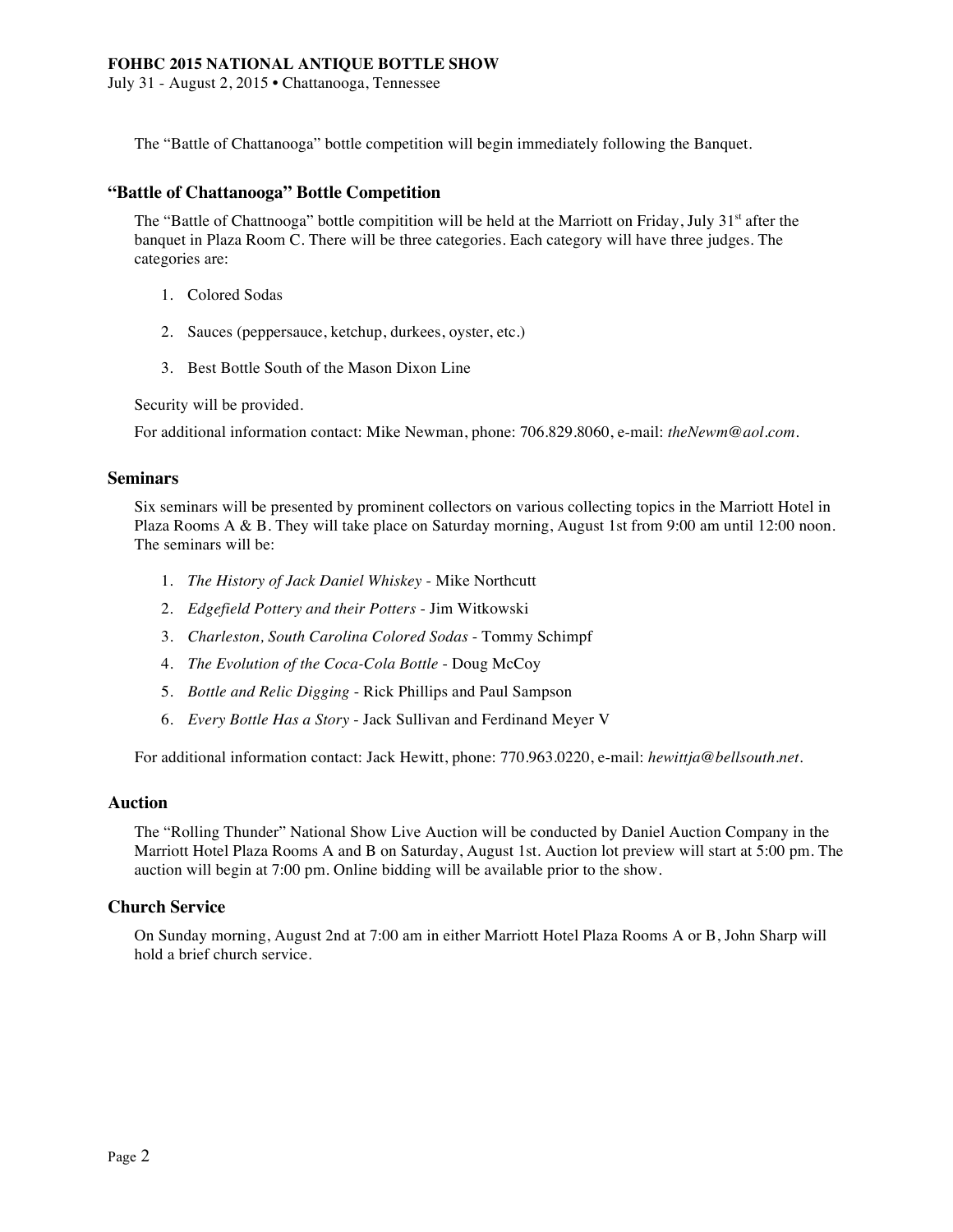# ADVERTISE

## in the

# FEDERATION OF HISTORICAL BOTTLE COLLECTORS **2015 NATIONAL ANTIQUE BOTTLE SHOW SOUVENIR PROGRAM**

You can convey your message in a customized format or have your business card converted to a color ad for as low as \$35!

| Back Cover (color)         | 5 1/2"w x 8 1/2"h      | \$500 |
|----------------------------|------------------------|-------|
| Inside Front Cover (color) | $5"w \times 8"h$       | \$400 |
| Inside Back Cover (color)  | $5"w \times 8"h$       | \$400 |
| Full Page (color)          | $5"w \times 8"h$       | \$300 |
| Half Page (color)          | $5''w \times 4''h$     | \$150 |
| Third Page (color)         | $5''w \times 2.5/8''h$ | \$100 |
| Quarter Page (color)       | $2.1/2$ "w x 4"h       | \$75  |
| Eighth Page (color)        | $2.1/2$ "w x 2"h       | \$35  |

#### **Free distribution to hundreds of collectors!**

Measurements are width x height.

Our programs are retained by many for years and are referenced over and over to contact collectors specializing in specific items and categories.

A significant number of programs end up in the hands of collectors who do not subscribe to any of the bottle magazines, allowing you to reach a whole new audience. The entire souvenir program will be posted on the FOHBC website prior to the show.

For information, or to reserve an advertisement in the program, please contact Bill Johnson at 770.823.2626 or by e-mail at *bj3605@comcast.net*.

Deadline for ad copy submission is June 10st.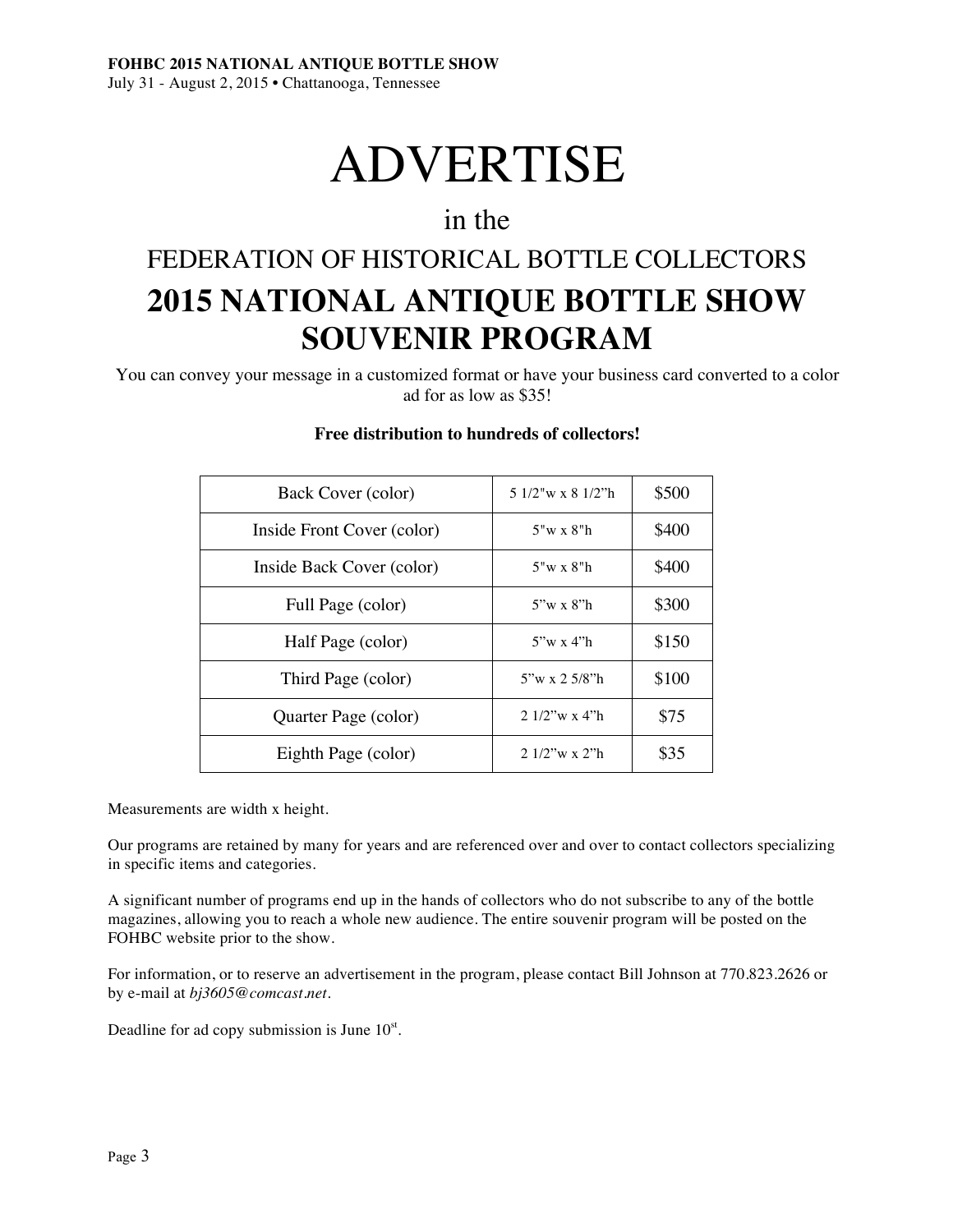# **SCHEDULE OF EVENTS**

#### **Friday - July 31st , 2015**

| <b>TIME</b>                            | <b>EVENT</b>                        | <b>LOCATION</b>           |
|----------------------------------------|-------------------------------------|---------------------------|
| $8:00$ am - Noon                       | <b>FOHBC</b> Board Meeting          | <b>Marriott East Room</b> |
| $4:00 \text{ pm} - 6:30 \text{ pm}$    | Dealer Registration                 | Marriott Mezzanine        |
| $5:30 \text{ pm} - 6:30 \text{ pm}$    | Cocktail Reception                  | Marriott Mezzanine        |
| $6:30 \text{ pm} - 8:00 \text{ pm}$    | The Banquet                         | Marriott Plaza A & B      |
| $8:00 \text{ pm} - 11:00 \text{ pm}^*$ | "Battle of Chattanooga" Competition | Marriott Plaza C          |

#### **Saturday - August 1st , 2015**

| $7:00$ am $-8:30$ am                   | FOHBC General Membership Breakfast | Marriott Plaza C                 |
|----------------------------------------|------------------------------------|----------------------------------|
| $7:00$ am $-5:00$ pm                   | Dealer Registration                | Chattanooga Conv. Center, Hall A |
| $8:00$ am - Noon                       | Dealer Unloading/Display Setup     | Chattanooga Conv. Center, Hall A |
| $9:00$ am - Noon                       | <b>Seminars</b>                    | Marriott Plaza A & B             |
| Noon $-1:00$ pm                        | Showroom Closed                    | Chattanooga Conv. Center, Hall A |
| $12:50 \text{ pm}$                     | <b>Ribbon Cutting Ceremony</b>     | Chattanooga Conv. Center, Hall A |
| $1:00 \text{ pm} - 5:00 \text{ pm}$    | Dealer and Early Buyer Admittance  | Chattanooga Conv. Center, Hall A |
| $5:00 \text{ pm}$                      | Show Closed for the Day            |                                  |
| $5:00 \text{ pm} - 7:00 \text{ pm}$    | <b>Auction Preview</b>             | Marriott Plaza A & B             |
| $7:00 \text{ pm} - 10:00 \text{ pm}^*$ | "Rolling Thunder" Live Auction     | Marriott Plaza A & B             |

#### **Sunday - August 2nd , 2015**

| $7:00 \text{ am}$    | Ticket Sales               | Chattanooga Conv. Center, Hall A |
|----------------------|----------------------------|----------------------------------|
| $8:00$ am - 9:00 am  | Dealer and Early Admission | Chattanooga Conv. Center, Hall A |
| $9:00$ am $-3:00$ pm | Show General Admission     | Chattanooga Conv. Center, Hall A |
| $3:00 \text{ pm}$    | Show Shutdown              |                                  |

Pack-up and help clean the Exhibit Hall. We have to leave it with no trash.

PLEASE NOTE: Access to the Showroom is by nametag badge only. Everyone must wear a nametag badge to be admitted. NO EXCEPTIONS.

\*Estimated completion time.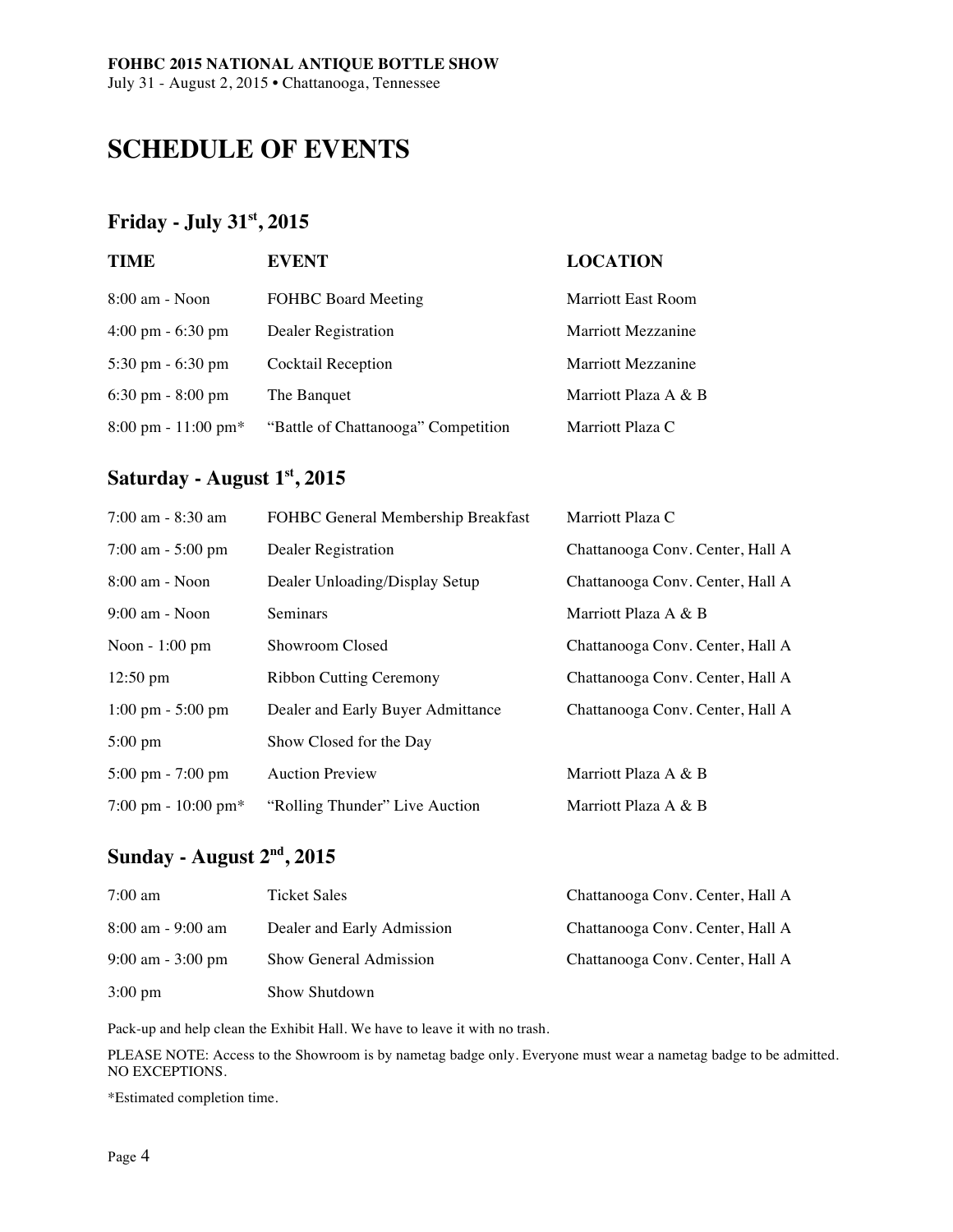# **SECURITY MEASURES**

- 1. Consistent show schedule:
	- a) Chairpersons, board of directors and show officials will have the most accurate, up-to-date show schedule information.
	- b) Website, current contract, souvenir program, public announcements
- 2. Signage prominently displayed at Entrance/Registration area stating "All boxes, tote bags and any other carry-in items are subject to a search at any time while attending the show.
- 3. Dealers, early admissions, show officials and general attendees nametag badges must be worn and checked before entering the show. There will be no giving/sharing of nametag badges to individuals not listed on a sales table contract. Anyone found in the show area without a proper badge will not be allowed to remain.
- 4. Regular announcements regarding show schedule will be made during the show. Security announcements reminding dealers of their responsibility to oversee their tables and protect their merchandise.
- 5. Show officials/security monitor and require dealers/attendees to evacuate the room promptly at the end of each day.
- 6. Sufficient security for displays at all times.
- 7. Signage at entry/registration stating that the FOHBC reserves the right to refuse access to the show for any reason at any time.
- 8. Security volunteers walk the sales floor during show hours.
- 9. Any persons working/helping with the show will be given an official show nametag badge.
- 10. Be aware that the most vulnerable times for theft are at set-up and end of show periods.
- 11. The FOHBC reserves the right to refuse anyone a sales table including assistants, early admissions, or general admissions to the show at any time for any reason.
- 12. Security will be provided during the "Battle of Chattanooga" bottle competition.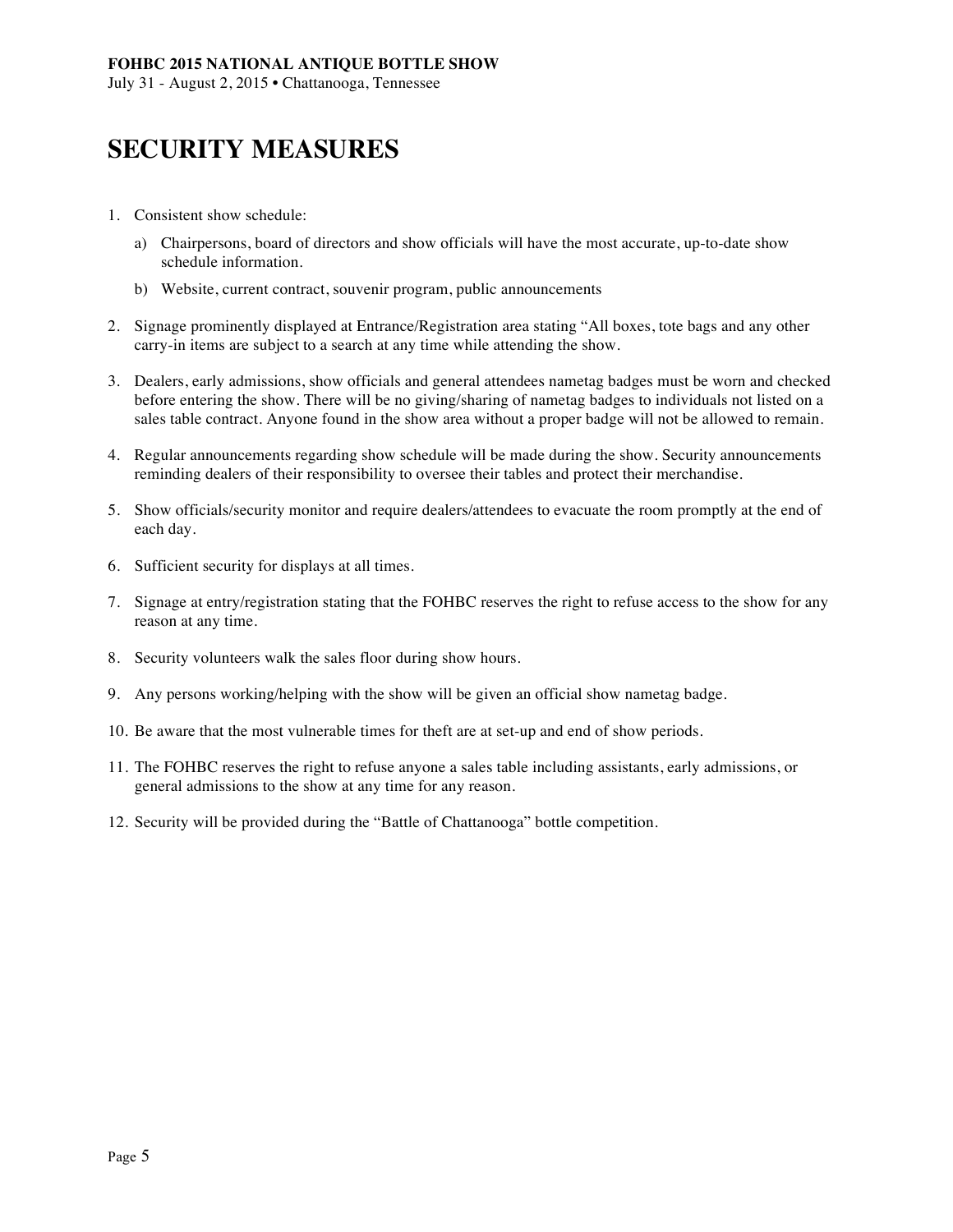# **RULES AND GENERAL INFORMATION SALES TABLES, DISPLAYS AND EARLY BUYERS**

#### **Sales Tables**:

Tables are 8 feet long and 30 inches wide. Table covers will be provided. Tables will be available on a first come basis. Every attempt will be made to honor table location requests. Tables will be assigned based upon the date the contract was received. The show chairpersons will have final say on table assignments.

The first 8 foot table will be \$65. Each additional table will be \$55. FOHBC members will get a \$10 discount per contract for the first table only. Up to two nametag badges per contract will be provided (regardless of the number of tables per contract) with the exception of minor children. Please make arrangements for children's nametags in advance.

Subletting a table to another dealer or individual is prohibited.

#### **Merchandise**:

At least 50% of your sales table shall be antique bottles, jars, blown glass insulators, stoneware, marbles, related advertising, and new items to assist in the hobby. No flea market type items. All merchandise must be clearly priced.

Reproductions, fake labels, repaired, coated, artificially colored, or irradiated glass must be clearly marked as such.

#### **Displays**:

The FOHBC encourages collectors to share their knowledge, enthusiasm and interests with other collectors by displaying their collections. There will be no charge for Exhibitor Displays. Those setting up a display will be provided a free early admission pass, which will allow full show privileges to them, their spouse, and minor children.

#### **Early Admission**:

Early admission is for non-dealers that would like the privilege of buying early at the show with the dealers. The early admission fee will be \$60 for individuals or a family couple (including minor children). This price includes a complimentary souvenir program.

Discounted cost for early admission to National Shows is another privilege of FOHBC membership. The discounted rate for current paid up Federation members is \$45.

#### **Dealer and Exhibitor Registration Packets**:

Your registration packets and complementary souvenir program will be available on Friday evening at the Marriott lobby and Saturday at the Convention Center (See the schedule of events page for times). No one will be allowed in the showroom without an exhibitor or dealer nametag badge.

#### **Dealer Unloading / Loading**:

You may use the Convention Center's rear entrance to load/unload your boxes and your vehicle must be moved immediately afterwards to allow for the next person to unload/load their vehicle. Please try and have your assistant with you during this time so they can stay with your inventory to make this process run quickly and smoothly. The rear entrance will remained closed from 9:00 am to 3:00 pm on Sunday, August 2<sup>nd</sup> and also while the show is closed.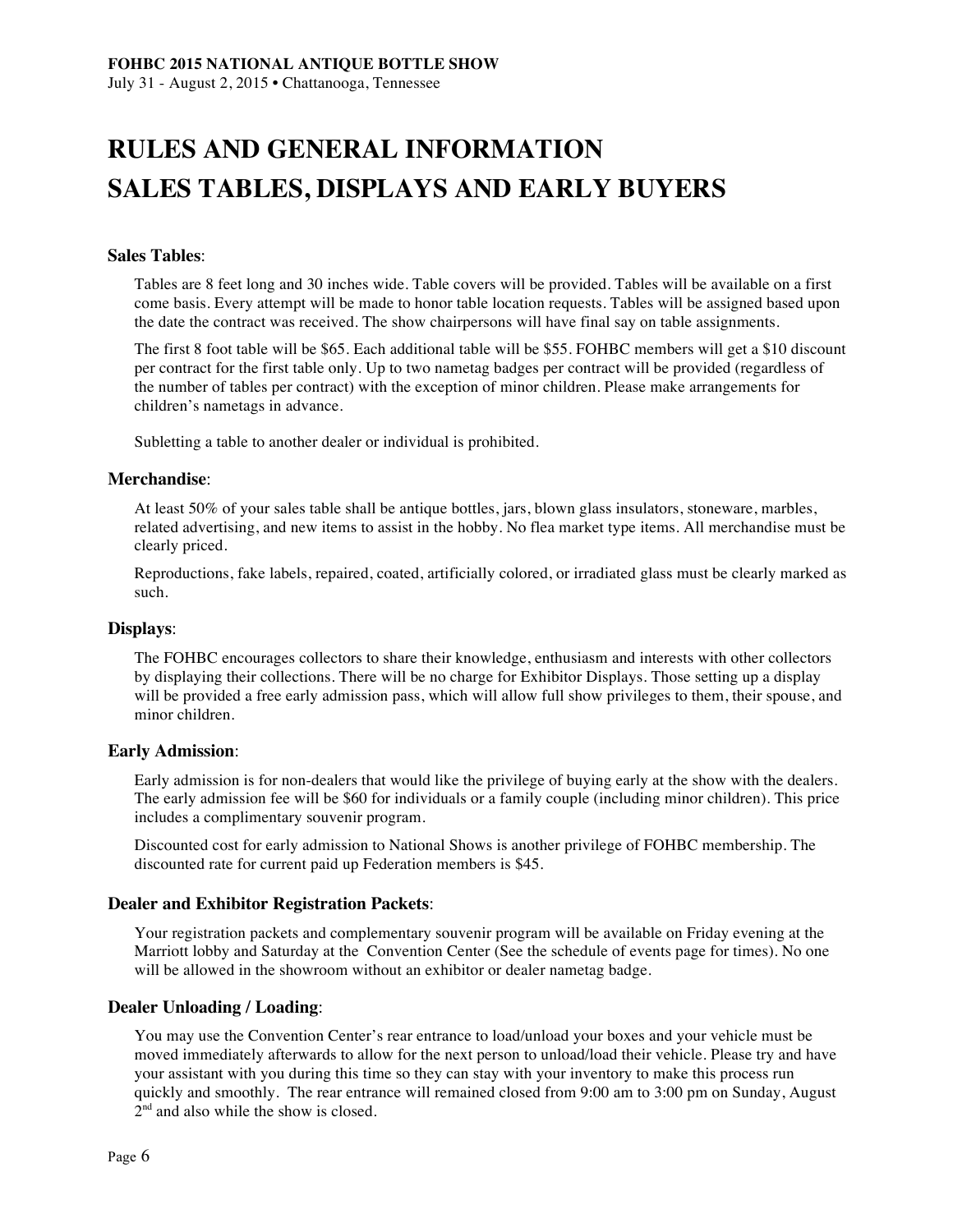The Chattanooga Convention Center's front door may be used for small amounts of loading and unloading.

Unloading will be on Saturday, August  $1<sup>st</sup>$  from 8:00 am to 12:00 noon. During this time, dealers will be permitted to unload their merchandise and place it in the show area behind or under their sales table(s). Shelving, lighting, and banners may be set up at this time. All items for sale must be kept in closed boxes. No sales are allowed during the "unloading" period.

All day parking is available for \$8.00 and \$12.00 overnight.\* \*Subject to change.

#### **Exhibitor Set Up**:

Exhibitors may set up their displays from 8:00 am to 1:00 pm on Saturday, August 1<sup>st</sup>. Tables with white cloth table covers are available at no charge. The exhibitor must supply their own extension cord and accent lighting.

#### **Clearing the Showroom**:

On Saturday, August 1<sup>st</sup>, everyone except exhibitors setting up displays, will be cleared out of the showroom at noon time. The room will be closed from 12:00 noon until 1:00 pm for final show preparation.

#### **Dealer Set Up and Early Admission**:

All dealers will be admitted into the showroom promptly at 1:00 pm to allow them to arrive at their tables for setup ahead of the early admission group. Early Admission will be allowed in immediately behind the dealers. Your own Dealer/Early Admission nametag badge must be worn visibly to gain access to the showroom. Set-up will end at 5:00 pm, and everyone must be out at that time.

#### **The Show**:

Admission time for Sunday, August  $2<sup>nd</sup>$ , will be 8:00 am for dealers and early buyers. The general public will be admitted at 9:00 am. General admission will be \$5. The show will end at 3:00 pm. All dealers are expected to remain set up until the end of the show or they will forfeit the opportunity to have a table at the next National Show. Please show courtesy to the public who have made plans to attend and may have come many miles to be there.

The Marriott Hotel and Chattanooga Convention Center are non-smoking facilities. We ask your cooperation in abiding by their rules and regulations.

#### **Food**:

A concession stand will be available inside the exhibit hall. The Marriott Hotel offers two full-service restaurants - *The Terrace Grill* (breakfast, lunch, and dinner) and *Kicks Sports Lounge* (dinner only).

#### **Parking**:

Self parking for overnight guests of the hotel and meeting attendees at an \$8 daily rate and \$10 overnight.

Valet parking at the Marriott Hotel for \$14.

#### **Sales Tax**:

A 9.25% Tennessee sales tax must be collected on all retail sales. A form will be provided at the show.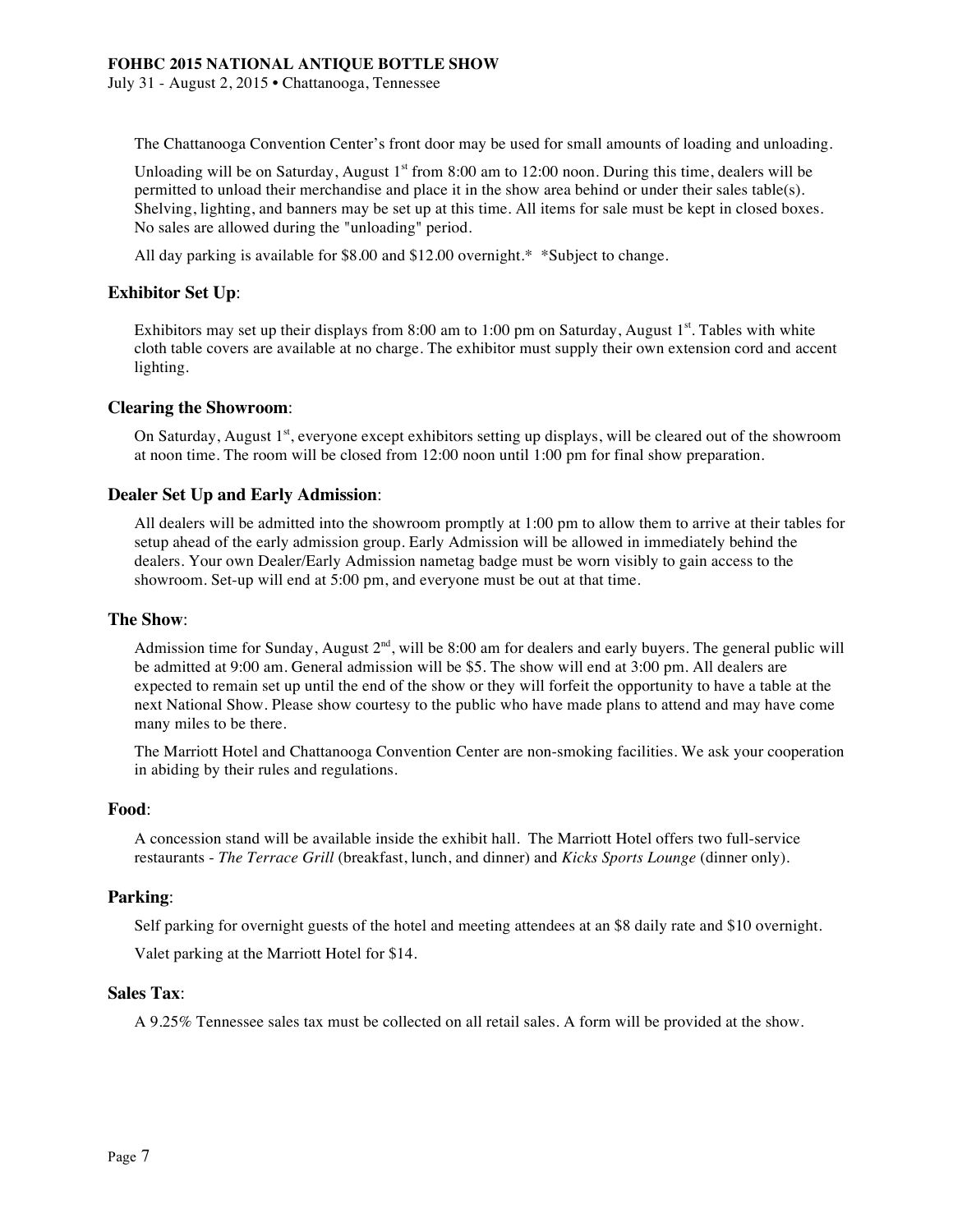#### **Cancellations**:

Requests for refunds must be made by July 15, 2015. Refunds for circumstances outside your control after that time will be at the discretion of the show chairpersons.

Every effort will be made to safeguard the sales and exhibit areas. Security guards will be on duty at all times during the unloading period, the show, after show hours and the loading period.

The FOHBC, its officers, or agents assume no liability or responsibility for any lost, stolen or damaged merchandise.

Decisions concerning any circumstances not outlined in the "Rules and General Information" or contract will be made by the show chairpersons.

Your contract for sales tables, display reservations, early admission, banquet reservations, and souvenir program will be confirmed by e-mail or USPS return mail following receipt of contract and full payment.

Full payment must be sent with your contract.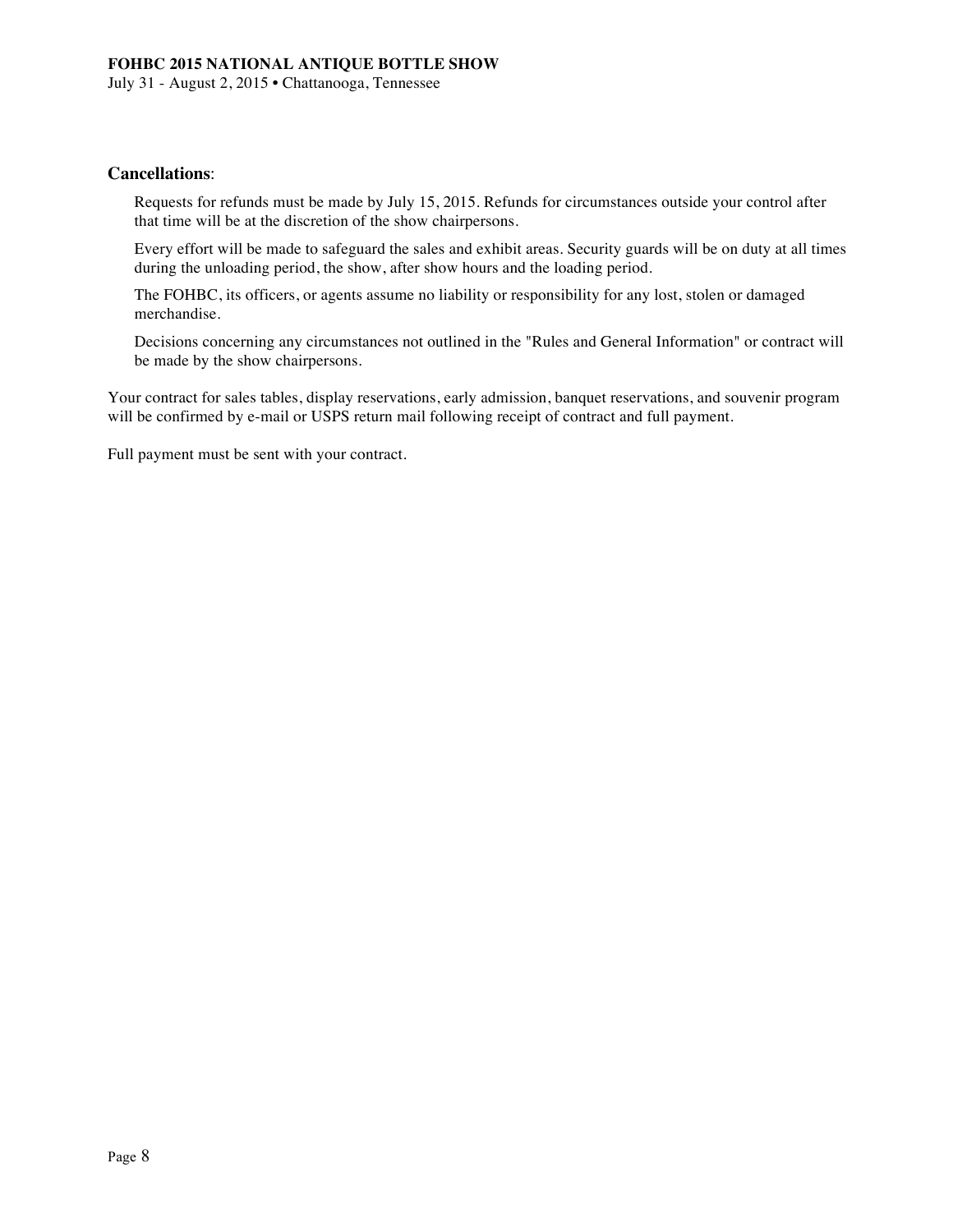## **CONTRACT** (Please Print)

| Phone: $\frac{1}{1}$    |  |
|-------------------------|--|
| Name Tag 1: Name Tag 2: |  |

Only two nametag badges will be provided per contract regardless of the number of tables per contract.

#### **Sales Table Application**

The tables are 2 1⁄2' wide by 8'. The first table is \$65. Each additional table is \$55. FOHBC members will receive a \$10 discount per contract on their first table only. Table covering will be furnished at no extra cost. This is a non-smoking facility.

\_8' table (first) \$65 \_\_\_\_\_\_\_\_\_\_\_\_\_\_ 8' table (additional) \$55 \_\_\_\_\_\_\_\_\_\_ \_\_\_\_\_\_ FOHBC member discount ‐\$10 \_\_\_\_\_\_\_\_ off first table only. \_\_\_\_\_\_ Electricity \$27 \_\_\_\_\_\_\_\_\_\_

Sales Table Total \$  $*$ Make checks payable to The 2015 FOHBC National Show

#### **Federation Awards Banquet and "Battle of Chattanooga" Bottle Competition Reservations**

The Banquet will be held on Friday, July 31st at 6:30 pm at the Marriott Plaza Rooms A & B. Reservations are \$35 per person. \_\_\_\_\_\_ Reservations \$35 \_\_\_\_\_\_\_\_

Banquet Total \$ \_\_\_\_\_\_\_\_\_\_

#### **Early Admission**

Early admission is for non-dealers that would like to buy early at the show. The early admission fee will be \$60 per individual or family couple (including minor children). FOHBC Members will receive a \$15 discount on early admission.

\_\_\_\_\_ Early Admission \$60.00 \_\_\_\_\_\_\_\_ FOHBC Member Discount -\$15 \_\_\_\_\_\_\_\_

Early Admission Total \$

#### **FOHBC Membership**

Enjoy all the benefits that membership has to offer, including the discounts for this show. Membership also includes the Federation's bi-monthly publication, *Bottles and Extras*. A \$30 membership gets you regular postage on magazines and a \$45 membership gets you First Class postage.

\_\_\_\_\_ Regular Membership \$30 \_\_\_\_\_\_\_\_

\_\_\_\_\_ First Class Membership \$45 \_\_\_\_\_\_\_\_

\_\_\_\_\_ 3 YEAR Membership \$75 \_\_\_\_\_\_\_\_ Membership Total \$ \_\_\_\_\_\_\_\_\_\_\_\_\_\_\_\_\_

Make check out to "Federation of Historical Bottle Collectors" Total \$

#### **ALL CONTRACTS THAT INCLUDE SALES TABLES AND EARLY ADMISSION MUST BE ACCOMPANIED BY A SIGNED COPY OF THE "CONTRACT TERMS" ON BACKSIDE OF THIS PAGE.**

Please return signed contracts to: **John Joiner, 130 Peninsula Cir. , Newnan , GA, 30263, 404-538-6057** 

\*Make checks payable to The 2015 FOHBC National Show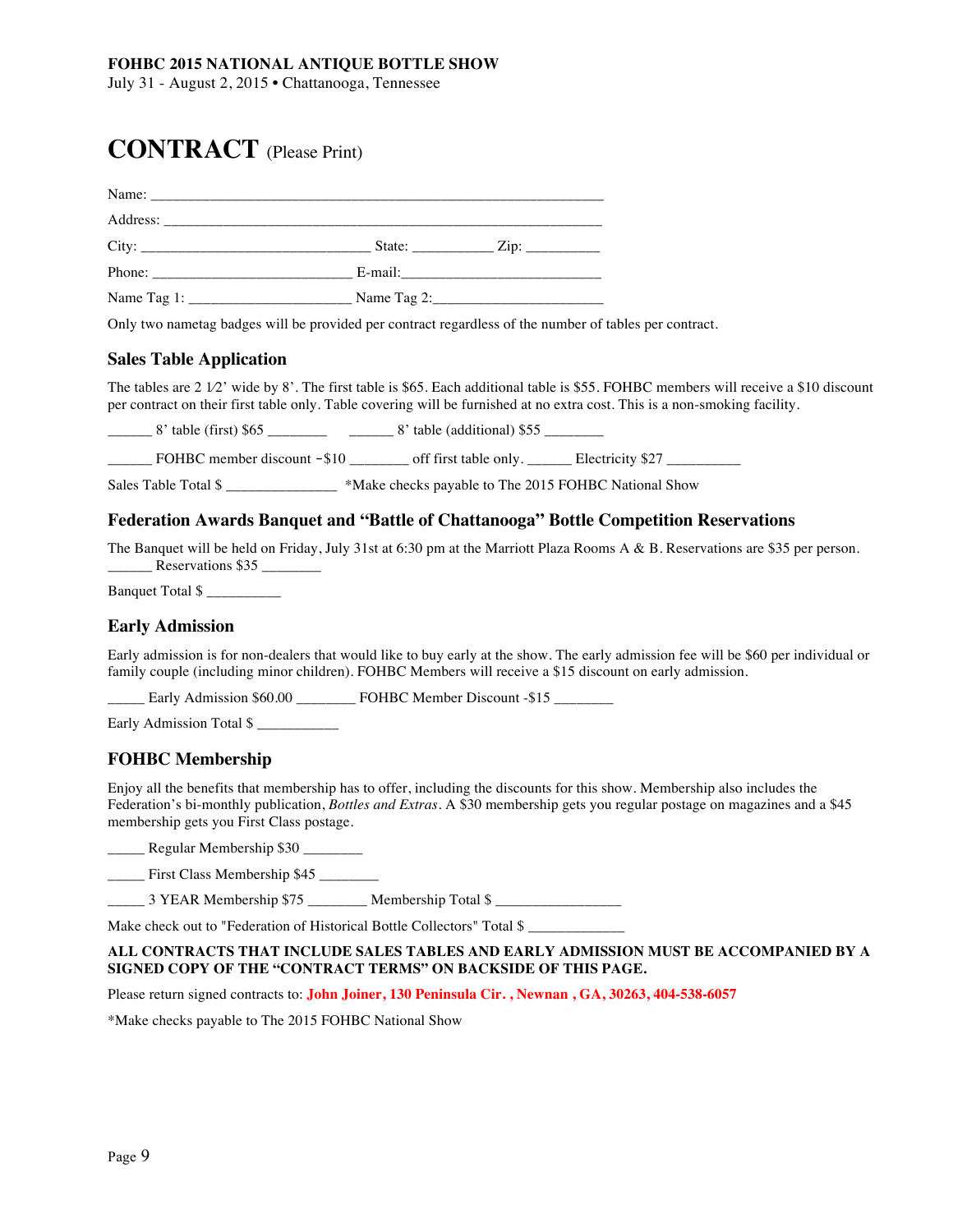July 31 - August 2, 2015 • Chattanooga, Tennessee

# **CONTRACT TERMS**

As used herein, the SHOW shall mean that certain annual event sponsored by the FOHBC in conjunction with the Marriott Hotel and Chattanooga Convention Center. Show Date: July 31<sup>st</sup> - August 2<sup>nd</sup>, 2015.

#### PARTIES:

1.) SUBLESSOR: Federation 0f Historical Bottle Collectors (FOHBC)

| 2.) SUBLESSEE: Name: |  |
|----------------------|--|
|                      |  |

| -<br>_ .              | ______                   |              |                 |
|-----------------------|--------------------------|--------------|-----------------|
|                       | 's fre<br>∪u             | <b>State</b> | $\cdots$<br>. . |
| DI.<br>nn<br>1<br>. . | ma <sub>0</sub><br>-піан |              |                 |

#### **TERMS:**

- 1. General: The acceptance of this reservation by the FOHBC is conditional upon the acceptance of the DEALER to be bound by the terms of this agreement and the terms of the agreement that FOHBC has with Marriott Hotel and Chattanooga Convention Center for SHOW space.
- 2. Definitions:
	- a) **"Set-up"**. Time period provided to DEALER to unload and display wares on leased tables in preparation for the SHOW.
	- b) **"Pack-up"**. Time period provided to DEALER to remove unsold wares from the SHOW premises. It is a specific condition that DEALER may not remove such wares prior to 3:00 pm on Sunday, August  $2<sup>nd</sup>$ .
	- c) **"Early Birds"**. For an additional fee of \$60, the FOHBC will allow entry of buyers on Friday during SETUP. This price includes a Family Couple (including minor children) and a Souvenir Program. For this reason DEALER is encouraged to take adequate measure to secure wares during SET-UP.

3. DEALER is solely responsible for insuring that his or her table(s) is attended AT ALL TIMES during show hours. Further, no property of DEALER shall at any time be deemed in the care, custody or control of FOHBC or any other party other than DEALER. DEALER MAY NOT SHARE OR FURTHER SUBLEASE ANY TABLE(S) without the Express written consent of the FOHBC.

4. FOHBC will secure any necessary permit and licenses to sell at this SHOW and DEALER shall be solely responsible for the collection and remittance of any sales/use taxes to the proper authorities.

5. As a part of this agreement, DEALER hereby expressly assumes the responsibility for any lost, damaged, or stolen wares and DEALER expressly agrees to hold FOHBC harmless from any such claims, however styled, and DEALER shall pay all costs and expenses incurred in connection with such claims. DEALER is strongly advised to take extraordinary precautions to secure and/or protect any valuable items from the period of set-up to pack-up. DEALER also agrees that it will indemnify and save harmless FOHBC, any individual member, or volunteers from and against any and all claims, actions, damages, liability, and expenses in connection with the loss of life, personal injury and property damages arising from any act or omission of DEALER occurring during the period in which DEALER is preparing for, participating in or concluding the event.

6. DEALER understands that due to the nature of collectibles involved, all reproduction, repaired or otherwise altered wares, must be clearly labeled, offered and/or sold as such.

7. DEALER further understands that ANY violation of this agreement by DEALER or any action(s) by DEALER that would violate the FOHBC agreement with the Marriott Hotel and Chattanooga Convention Center shall be cause for DEALER to be ejected from this SHOW and same will be grounds for prohibiting DEALER from participating in future shows sponsored by the FOHBC.

8. DEALER agrees that FOHBC shall not be responsible for matters outside of its control and the liability of the FOHBC in any case shall be limited to the refund of any monies paid by DEALER to FOHBC for this SHOW.

9. The FOHBC reserves the right to refuse a sales table, any assistant on a sales table, early admission, or general attendance admission to the show for any reason at any time.

By execution of this agreement, the undersigned DEALER hereby certifies that they have read and agree to abide by the terms of this agreement (pages \_\_) and the OVERRIDING terms of agreement of FOHBC with Marriott Hotel and Chattanooga Convention Center.

DEALER Signature: \_\_\_\_\_\_\_\_\_\_\_\_\_\_\_\_\_\_\_\_\_\_\_\_\_\_\_\_\_\_\_\_\_\_\_\_\_\_\_\_\_\_\_\_\_\_\_\_\_\_\_\_ Date: \_\_\_\_\_\_\_\_\_\_\_\_\_\_ **Return this agreement with contract.** 

Page 10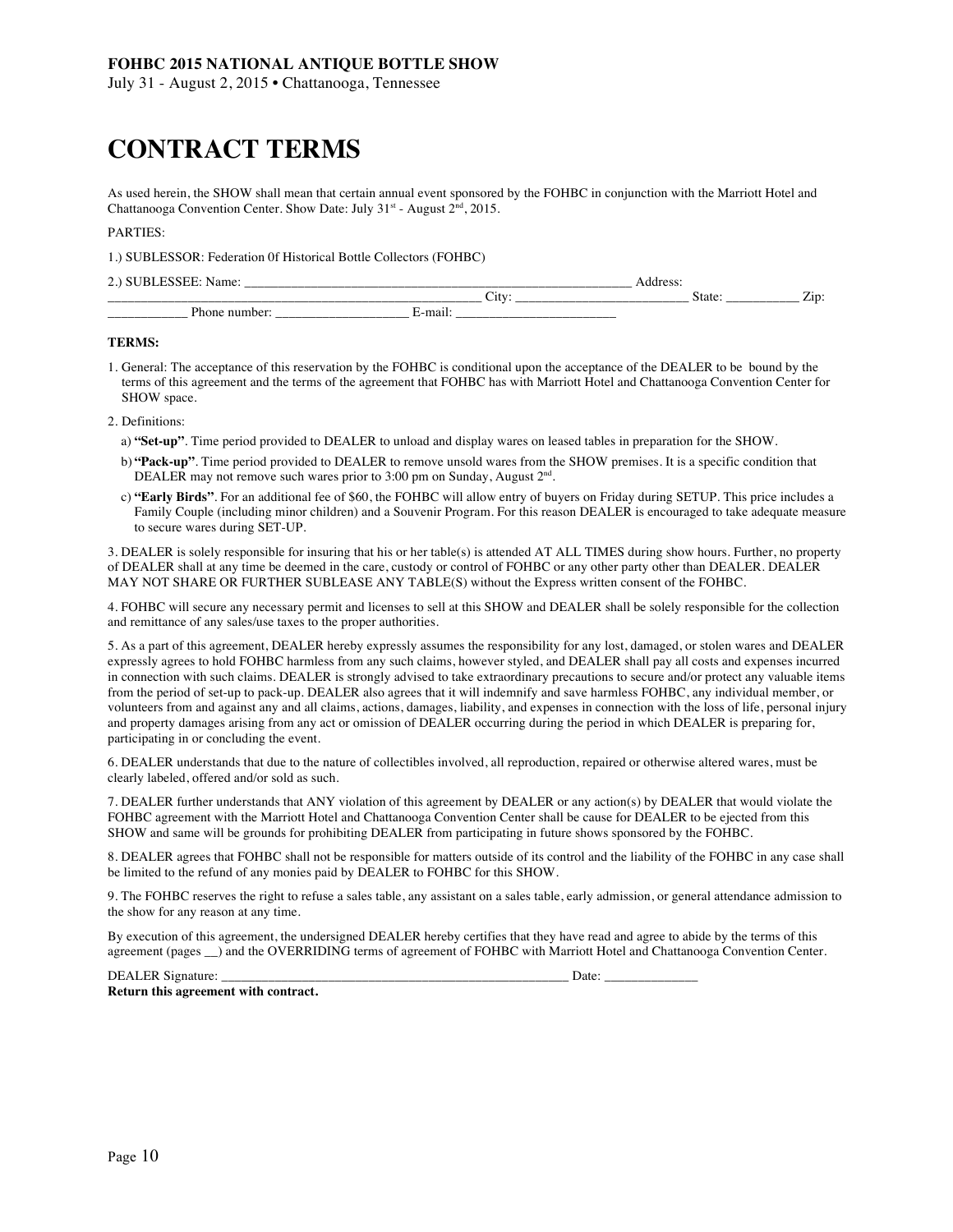# **DISPLAY APPLICATION**

| I will need a table space: $2 \frac{1}{2}$ x 4' _____ $2 \frac{1}{2}$ x 8' ____ other ________ |  |  |
|------------------------------------------------------------------------------------------------|--|--|
| Electrical outlet needed: Yes __________ No ________                                           |  |  |
| (Displayer must furnish their own extension cords and lighting)                                |  |  |
| Security will be provided                                                                      |  |  |
|                                                                                                |  |  |
|                                                                                                |  |  |
|                                                                                                |  |  |

#### **Terms:**

- 1. General: The acceptance of this reservation by the FOHBC is conditional upon the acceptance of the DISPLAYER to be bound by the terms of this agreement and the terms of the agreement that FOHBC has with Marriott Hotel and Chattanooga Convention Center for SHOW space.
- 2. The FOHBC and event staff will strive to utilize reasonable care throughout the executiution of the show. Security will be provided during set-up and regualar show hours. Security will also be provided during closed hours.
- 3. As a part of this agreement, DISPLAYER hereby expressly assumes the responsibility for any lost, damaged, or stolen wares and DISPLAYER expressly agrees to hold FOHBC harmless from any such claims, however styled, and DISPLAYER shall pay all costs and expenses incurred in connection with such claims. DISPLAYER also agrees that it will indemnify and save harmless FOHBC, any individual member, or volunteer from and against any and all claims, actions, damages, liability, and expenses in connection with the loss of life, personal injury and property damages arising from any act or omission of DISPLAYER occurring during the period in which DISPLAYER is preparing for, participating in or concluding the event.

By execution of this agreement, the undersigned DISPLAYER hereby certifies that they have read and agree to abide by the terms of this agreement and the OVERRIDING terms of agreement of FOHBC with Marriott Hotel and Chattanooga Convention Center.

DISPLAYER Signature: \_\_\_\_\_\_\_\_\_\_\_\_\_\_\_\_\_\_\_\_\_\_\_\_\_\_\_\_\_\_\_\_\_\_\_\_\_\_\_\_\_\_\_\_\_\_\_\_\_\_ Date: \_\_\_\_\_\_\_\_\_\_\_\_\_

Send form to:

Tom Lines, PO Box 382831, Birmingham, AL, 35238

phone: 205.410.2191, e-mail: *bluecrab1949@hotmail.com*